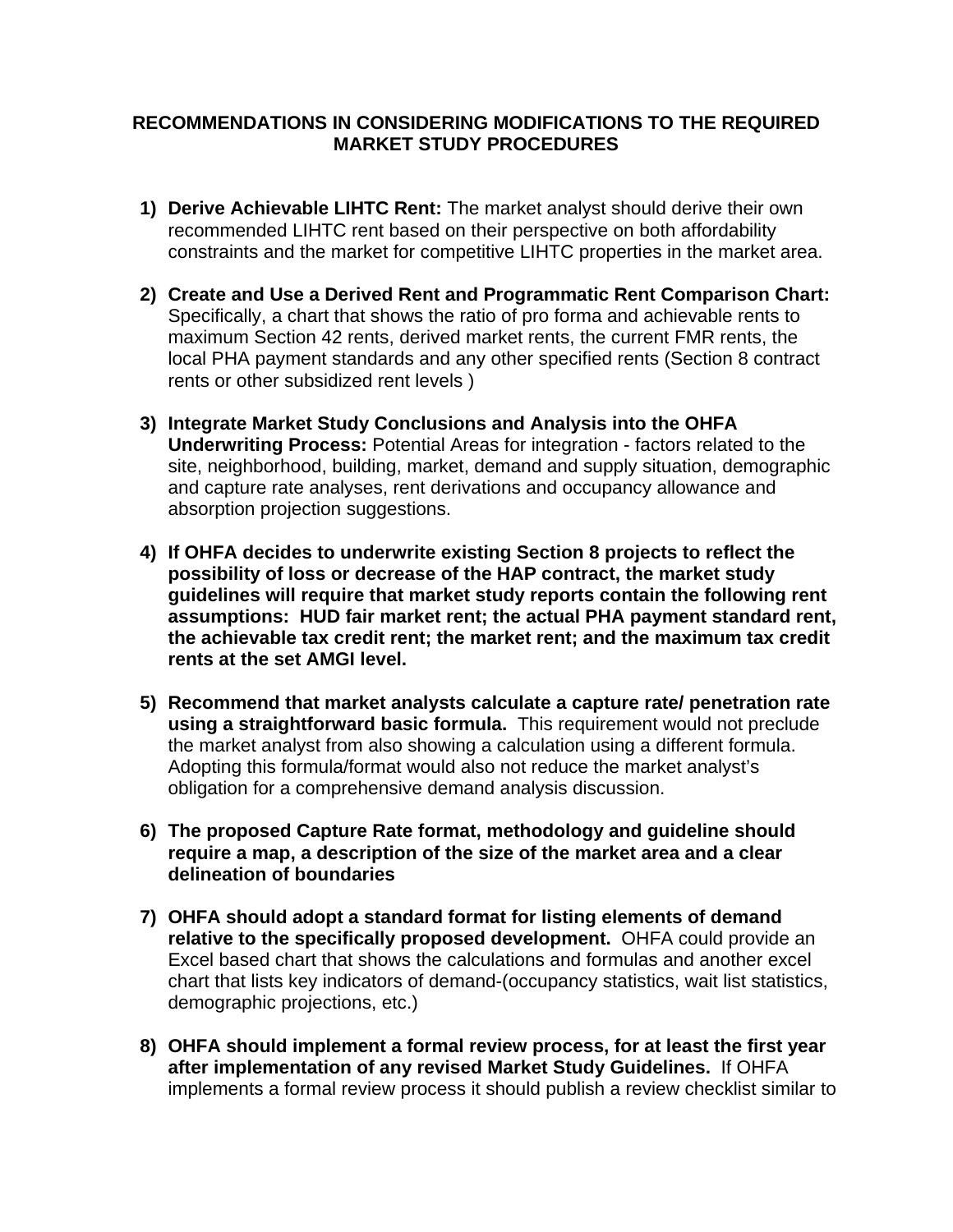the current review checklist but updated, revised and coordinated with the suggested market study reporting format.

- **9) Develop a Site Review checklist and commentary format so each market study has a common site analysis format**
- **10) Develop more specific guidelines for market analyst disclosure, property analysis and comparable rental analysis for properties with existing or proposed Section 8 rental assistance contracts.** The consultant suggests that the Rent Comparability Studies be made available to the Market Analysts and that the Market Analysts also compare all existing rent roll, derived, pro forma and contract rents to the FMR.
- **11) Recommend that market analysts use the OHFA asset management database performance data when that system becomes operational.** The performance data used will need to be decided upon after completion of the database project and after consultation with Stakeholders.
- **12) Adopt a procedure for encouraging market analysts to provide additional or supplemental data, supplemental methodologies and analyses in order to further substantiate their conclusions.** Encouraging supplemental information/analyses will increase the number of methodologies/approaches, encourage dialogue, and stimulate competition among the small number of market analysts currently providing market studies to OHFA.
- **13) Publish, and distribute to the market analysts the review criteria OHFA or a third party reviewer will use to analyze the market studies.**
- **14) The eventual Executive Summary format should include a reference to the major checklist compliance items considered important by OHFA reviewers. Positive and negative attributes of the development should be highlighted.**
- **15) Develop more robust and specific market study guidelines for rental market description, comparable property analysis and market, achievable tax credit and tax credit rent deviation.** While a more comprehensive and specific guideline is necessary, the consultant does not believe it is necessary to develop one consistent format because (1) most of the market analysts have some components of the analysis that are superior to the others; (2) a guideline will allow the market analysts to work within the constraints of their current field work, confirmation, analysis and write-up process and (3) the Executive Summary will have a section which will force consistent "outputs" and conclusions relative to the components considered necessary.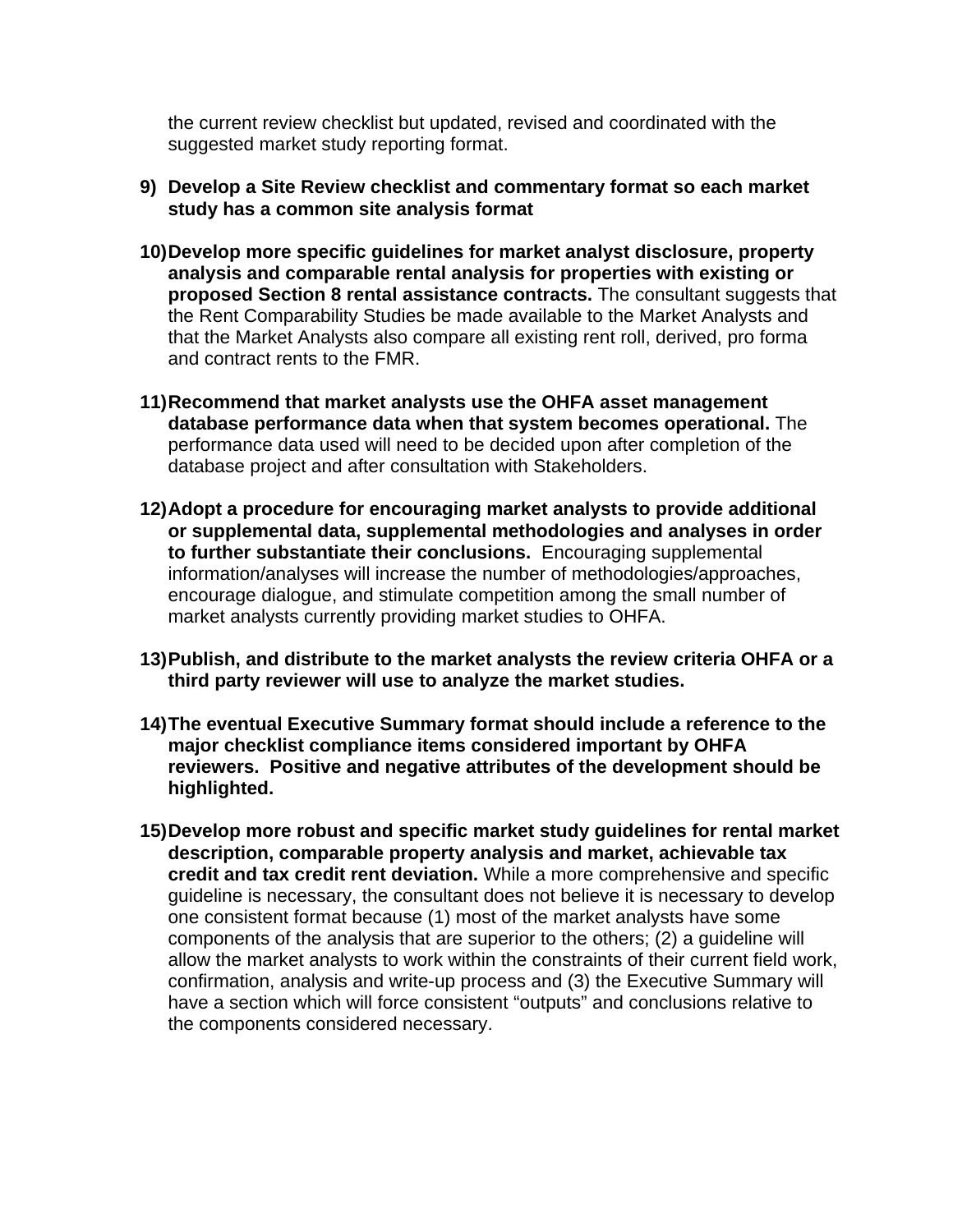- **16) Recommend that market analysts provide population/household, income, and housing data for a site or local market area.** None of the market studies provided local market area (neighborhood or site level) demographic data, nor did they consistently describe the socio-economic and physical nature of the immediate local market area (neighborhood.) It makes no sense to know how many miles away the subject property is from a CVS, Hospital and Senior Center and not know that the percentage of senior residents in the immediate local market area is only 10% of what the distribution is in the PMA!
- **17) Adopt a common physical description format similar to those that have been identified in a "best practice" review.** The consultant suggests an additional conclusion on how the property's physical nature affects marketability.
- **18) OHFA should develop a simple affordable housing model which will pull all the neighborhood condition indicators together to draw a concludion on market feasibility.** Such an affordable housing test or a test for housing cost should be incorporated into the standard OHFA format because it: (1) provides a good rent underwriting tool by comparing the monthly cost of owning a modest single family home/local condominium with the average pro forma and achievable tax credit rent and with the achievable and pro forma rent for the largest tax credit unit. Additionally, such a test provides a good gauge of neighborhood condition since gathering sales and listings concentrated near the subject site will force the analyst to display nearby housing sales/listing trends. If the neighborhood is deteriorated and it produces low sales/listing prices and the rent comparables are all outside the neighborhood then the contrast will be apparent and will have to be discussed.
- **19) Refrain from using bullet-point statements with limited explanatory narrative.** Any new OHFA market study guideline should specify that all conclusions require more than a mere statement relating to supporting analysis.
- **20) Any new OHFA market study guideline/procedure system should consider a minimum period for market study review:** 
	- • **Recommend that the market analyst be engaged at least 10 weeks before the tax credit application due date with an additional requirement that the final complete report submittal date be at least one week before the application due date.**
	- • **In order to further encourage a more uniform and earlier market study analyst ordering process, encourage integration of market study analysis with OHFA underwriting and encourage more OHFA interface with market analysts, the consultant suggests that the market analysts be engaged early enough to have an opportunity to meet with OHFA representatives involved in development underwriting at least 10 weeks before the application due date. The**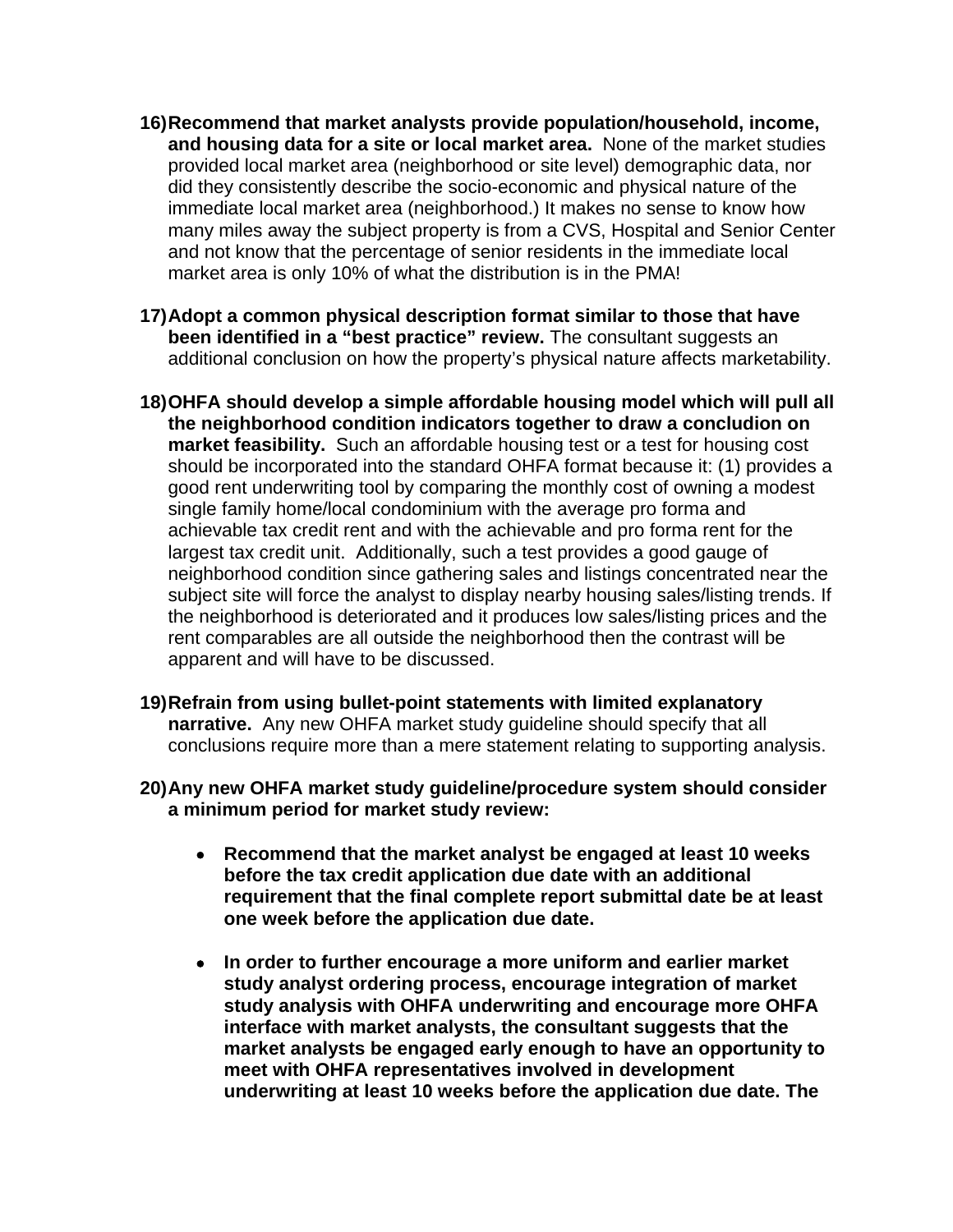## **type of meeting (video conference, in-person at OHFA offices or a conference call with a planned agenda) can be decided at a later date.**

Three of the five market studies sampled had formatting, analytical or conclusion statements which lead a reviewer to believe that the reports were ordered late in the development process and possibly were not properly reviewed by the persons completing the tax credit applications and the property underwriting. Incomplete information on fundamental items like site location and building descriptions, and commentary that seemed contrary to the development's underwriting indicates that the market analyst was engaged late in the development and application process. This provision could be monitored during the Partner notification process and reinforced during the Partner meetings. The Certification Statement can be amended to include a date of submission in order to monitor this process.

- **21) Require market analysts to certify, in the market study report, that they have followed all of the guidelines set forth in the report.**
- **22) The use of a standard Executive Summary format would help OHFA underwriters and reviewers in quickly discerning key points and conclusions in the market study.** Additionally, a standard format will impose discipline on the market analysts. The consultant found a wide variety of Executive Summary formats, even within market studies completed by the same market study company.
- **23) The market study guidelines should specifically be revised by the following to reflect the difficulty in underwriting scatter-site projects\*:**
	- • **Market study analyst inspections of every site in a scatter-site development**
	- • **Market study site descriptions of every site in a scatter-site development)**
	- • **Market study descriptions of every property within a scatter- site portfolio.**
	- • **A derivation of rent for every unit type for each scatter-site project**
	- • **A neighborhood description and local demographic analysis for each block containing one or more of the subject scatter- site properties (see #16)**
	- • **Photographs of at least a front view and the adjoining land uses for each scatter-site subject property**
	- • **A capture rate analysis for the accumulated number of units for each subject scatter-site property located in contiguous blocks**
	- • **A map and property list identifying each of the subject properties by address, # of units and unit type**